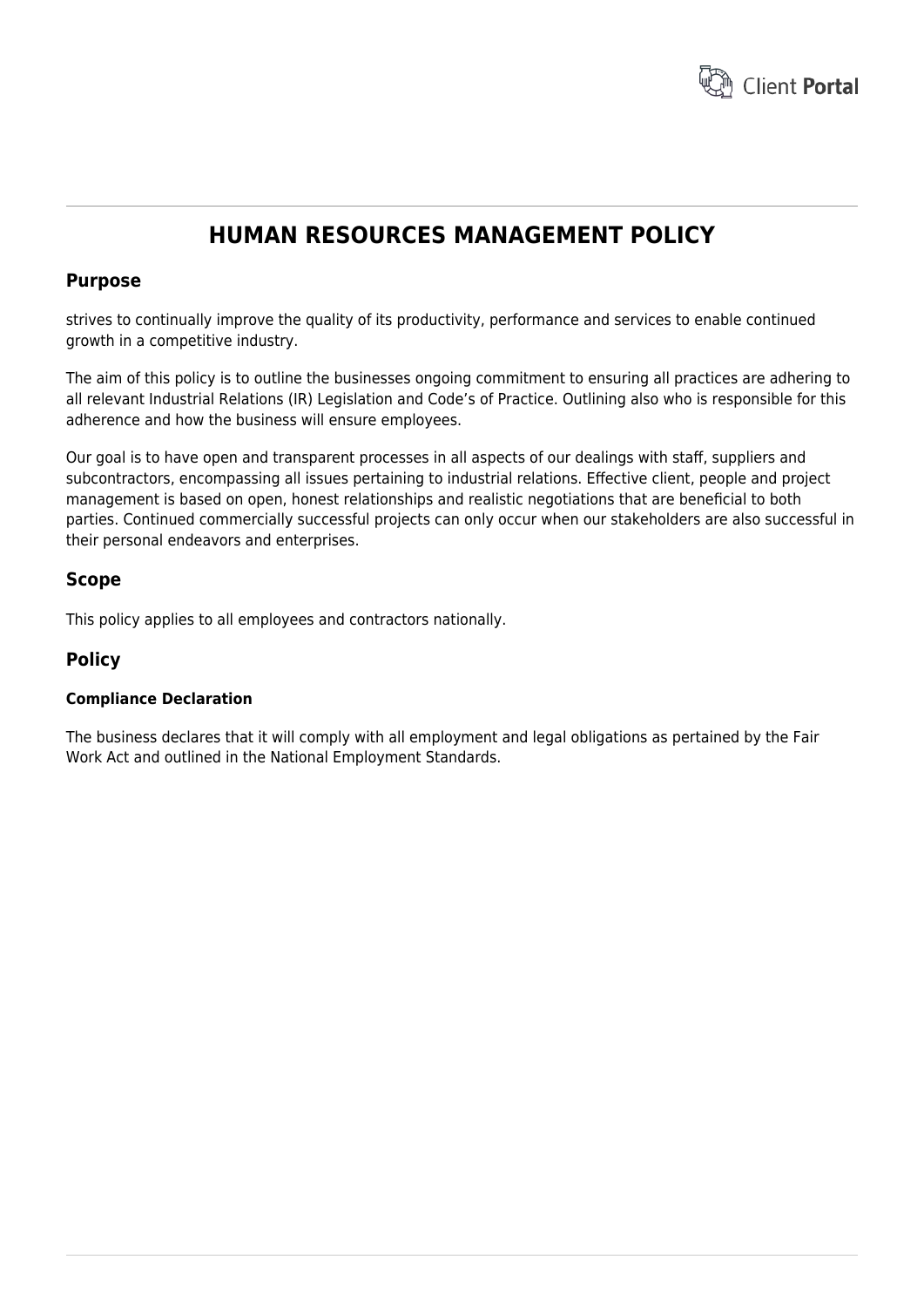

#### **HR Objectives and Goals**

aspires to eliminate lost time, down time and unproductive work practices that arise through grievances or disputes pertaining to industrial relations. We encourage proactive, two-way consultation between parties, with consideration of both parties' requirements, when faced with any issue relating to industrial relations. is committed to:

- Compliance with state and federal industrial relations legislative instruments, including the Work Act 2009 (Cth), and relevant state and territory occupational health and safety and anti-discrimination legislation.
- Maintaining an open relationship with our employees and any elected representatives, and with other interested parties as appropriate
- Accepting that the properly held interests of our clients always prevail, and that accordingly it is the client who may, in some cases, determine actual industrial relations arrangements
- Advising all clients of during the progress of the work, and within 24 hours of becoming aware, of any industrial relations or OH&S matter which may have an impact on the program, the principal contract and other related contracts or project costs. This includes contacting the CCCU as required
- Employment practices that ensure equal opportunity and shall not be discriminatory as per our Appropriate Workplace Behaviour Policy [\(HR\\_POL01\)](https://www.hrtemplates.com.au/form_templates/hr_pol01-appropriate-workplace-behaviors-policy/)
- will endeavour that employees and those applying for employment receive fair and equitable treatment. We are determined to provide a working environment free from discrimination or victimization in accordance with the principles espoused by our own policy and that of relevant legislation

#### **Communication/Consultation/Unions**

The business will strive to keep communication open regarding all IR/HR matters. Consultation will also be conducted if any major changes are to occur regarding projects or the business.

#### **Responsibilities**

Each employee of the business will be responsible for ensuring their own conduct complies with this policy and will report any other employee who may be in breach of anything listed.

The owners of the business become the first and ultimate point of contact for all issues pertaining to industrial relations. Effective communication between all stakeholders and is a priority and is encouraged through open access to Directors via face-to-face meetings, electronic and written communications and telephone contact.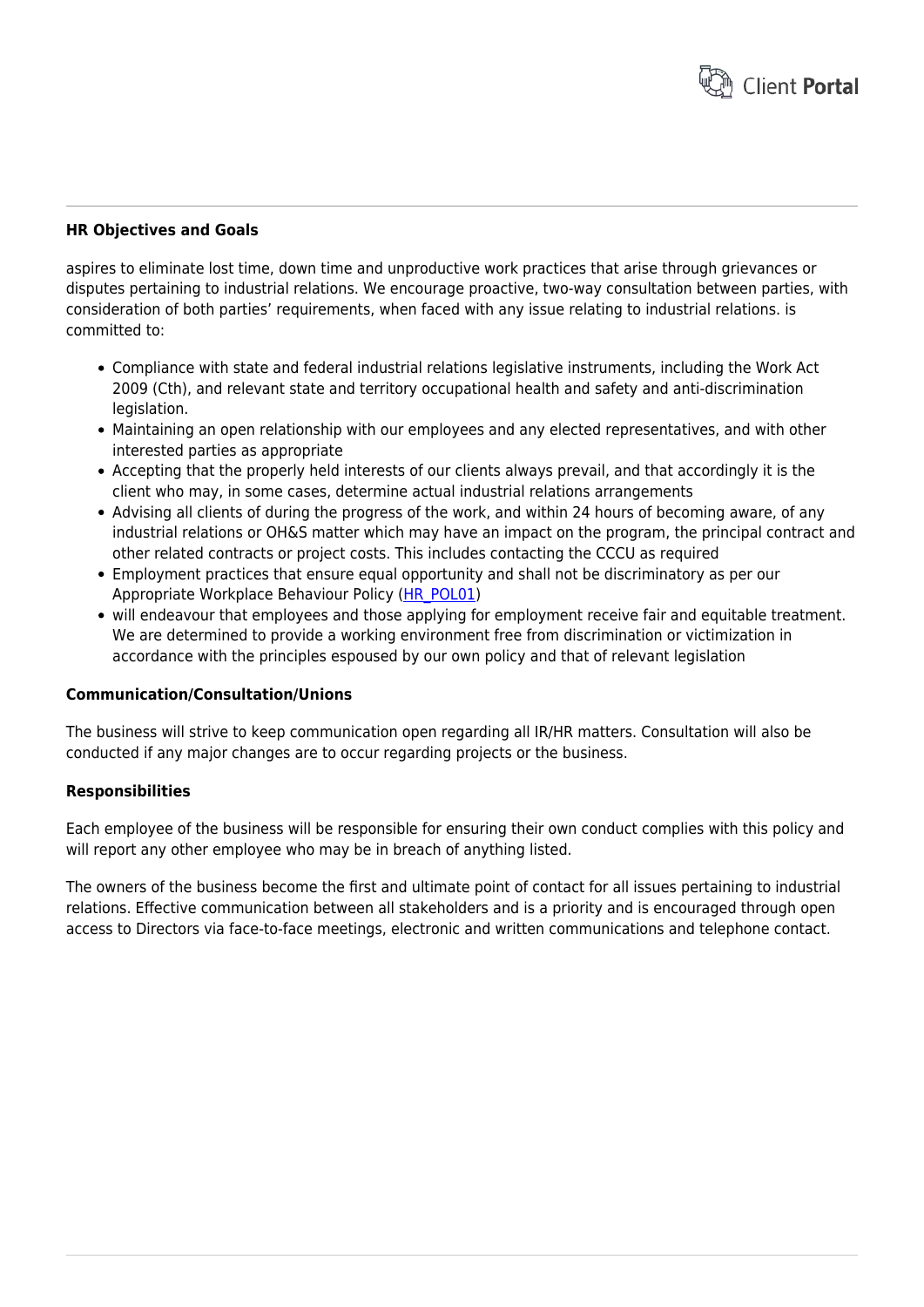

Directors can be contacted by the following methods:

- Phone
- $\bullet$  Email
- Post

#### **Industrial Relations Performance Tracking**

will track and monitor key performance indicators relating to Industrial Relations and Worker Productivity.

These KPI's may include;

- Tender Performance
	- On Time
	- On Budget
- IR impacts on Tender Performance
- Worker Productivity
	- o Income per labour hour total
	- o Income per labour hour on net profit
	- Average labour cost per hour

are committed to providing an efficient work environment that provides optimum opportunities for all workers and stakeholders and will develop strategies to continuously measure and improve on productivity performance.

#### **Right of Entry**

acknowledges the right of entry to union officials who hold valid entry permits to enter their business for specific purposes:

- To investigate a suspected breach of the Fair Work Act 2009 (Cth) (FW Act) or a term of a fair work instrument such as a modern award or enterprise agreement and the suspected breach affects or relates to a member of the official's union who performs works on the site and the official's union is entitled to represent the member's interest
- To hold discussions with employees that the permit holder's union is entitled to represent, perform work on the site and wish to participate in these discussions
- Perform inspections and other functions under OHS laws of a state or territory Before entering a site, the union official must:
	- Hold a valid federal permit and
	- Provide at least 24 hours written notice of entry unless entry is under an occupational health and safety (OHS) law

#### **Freedom of Association**

acknowledges that employees and sub-contractors have a right to belong or not to belong to any industrial association they choose, without it affecting their employment. For employees "industrial association" generally refers to a union. This means that, all things being equal, an employee who is a member of a union (or other association) should not be treated less favourably than an employee who is not a member of a union. The reverse is also true.